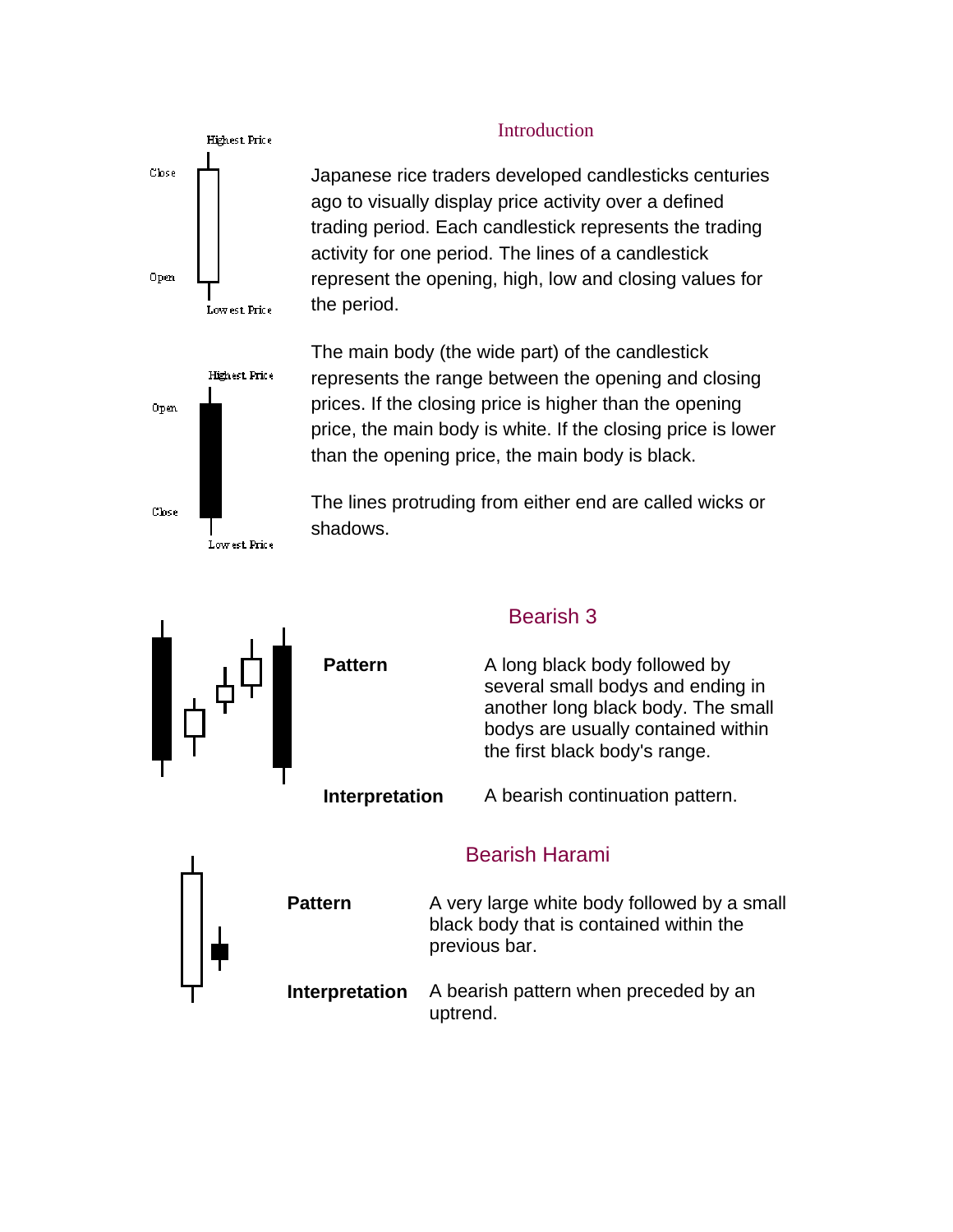

**Interpretation** A bullish continuation pattern.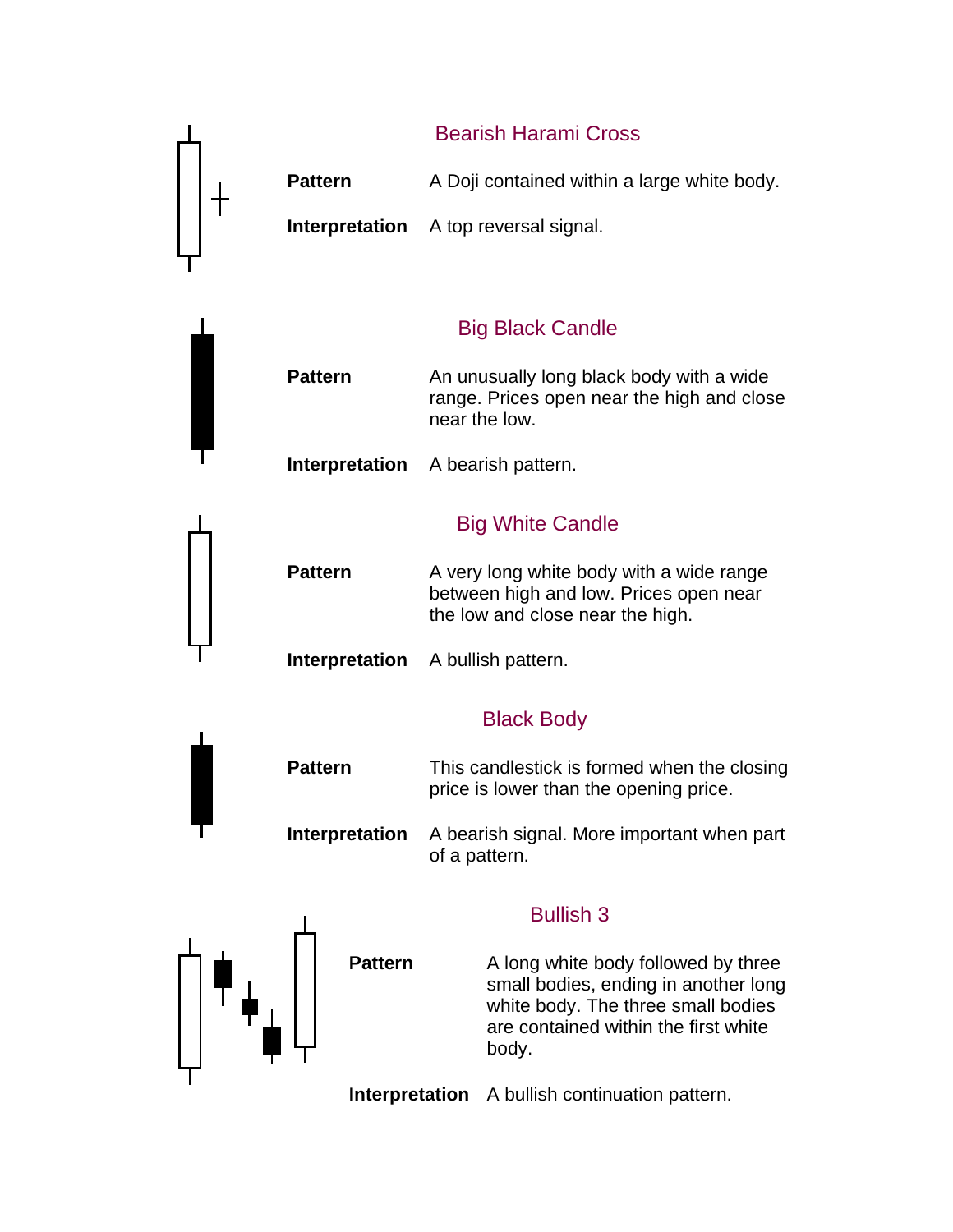#### Bullish Harami



**Pattern** The open and close are the same. **Interpretation** Dojis are usually components of many candlestick patterns. This candlestick assumes more importance the longer the verticle line.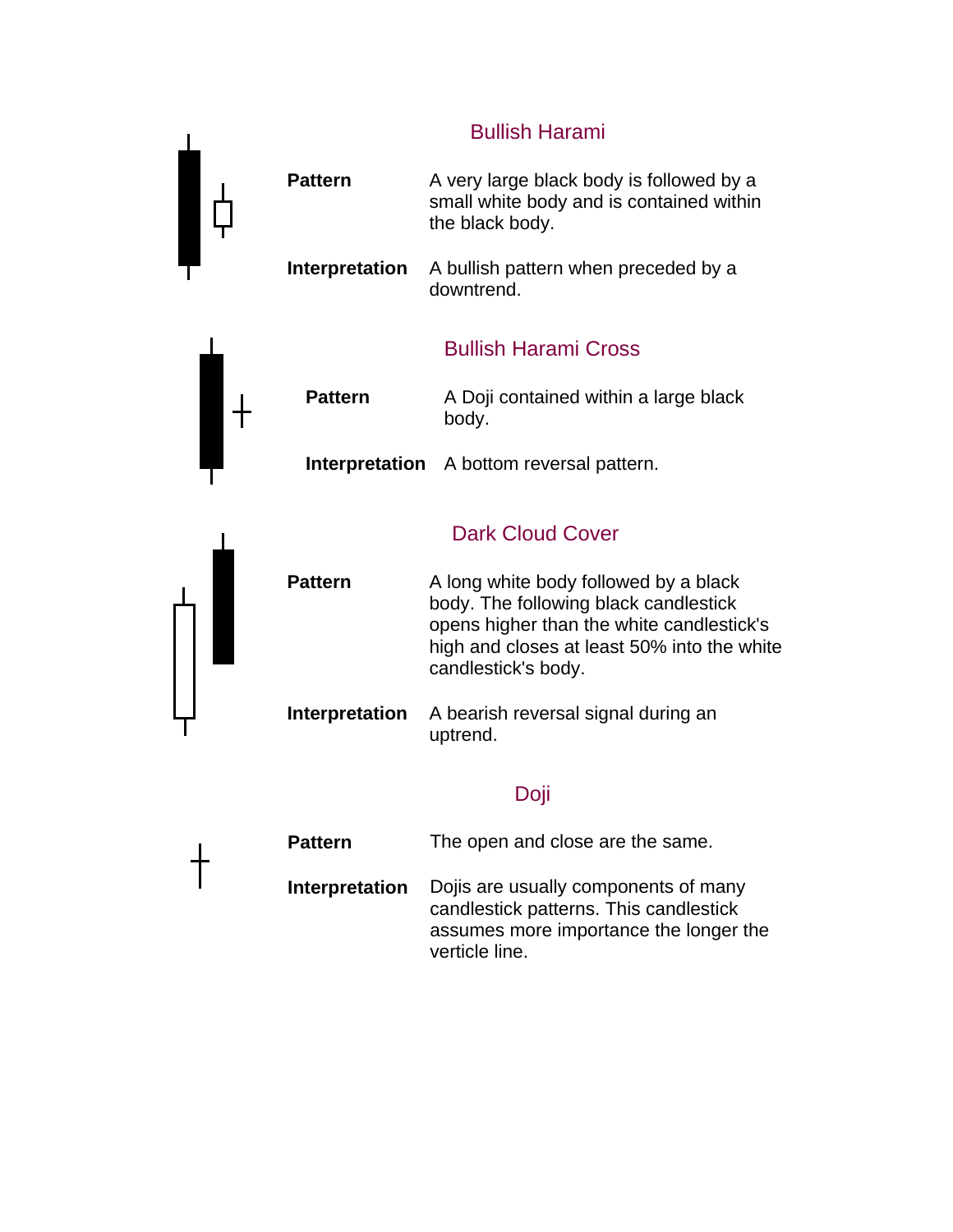|                       | Doji Star                                                                                                                                                         |
|-----------------------|-------------------------------------------------------------------------------------------------------------------------------------------------------------------|
| <b>Pattern</b>        | A Doji which gaps above or below a white<br>or black candlestick.                                                                                                 |
| Interpretation        | A reversal signal confirmed by the next<br>candlestick (eg. a long white candlestick<br>would confirm a reversal up).                                             |
|                       | <b>Engulfing Bearish Line</b>                                                                                                                                     |
| <b>Pattern</b>        | A small white body followed by and<br>contained within a large black body.                                                                                        |
| <b>Interpretation</b> | A top reversal signal.                                                                                                                                            |
|                       |                                                                                                                                                                   |
|                       | <b>Engulfing Bullish Line</b>                                                                                                                                     |
| <b>Pattern</b>        | A small black body followed by and<br>contained within a large white body.                                                                                        |
| <b>Interpretation</b> | A bottom reversal signal.                                                                                                                                         |
|                       | <b>Evening Doji Star</b>                                                                                                                                          |
| <b>Pattern</b>        | A large white body followed by a Doji that<br>gaps above the white body. The third<br>candlestick is a black body that closes<br>50% or more into the white body. |
| Interpretation        | A top reversal signal, more bearish than<br>the regular evening star pattern.                                                                                     |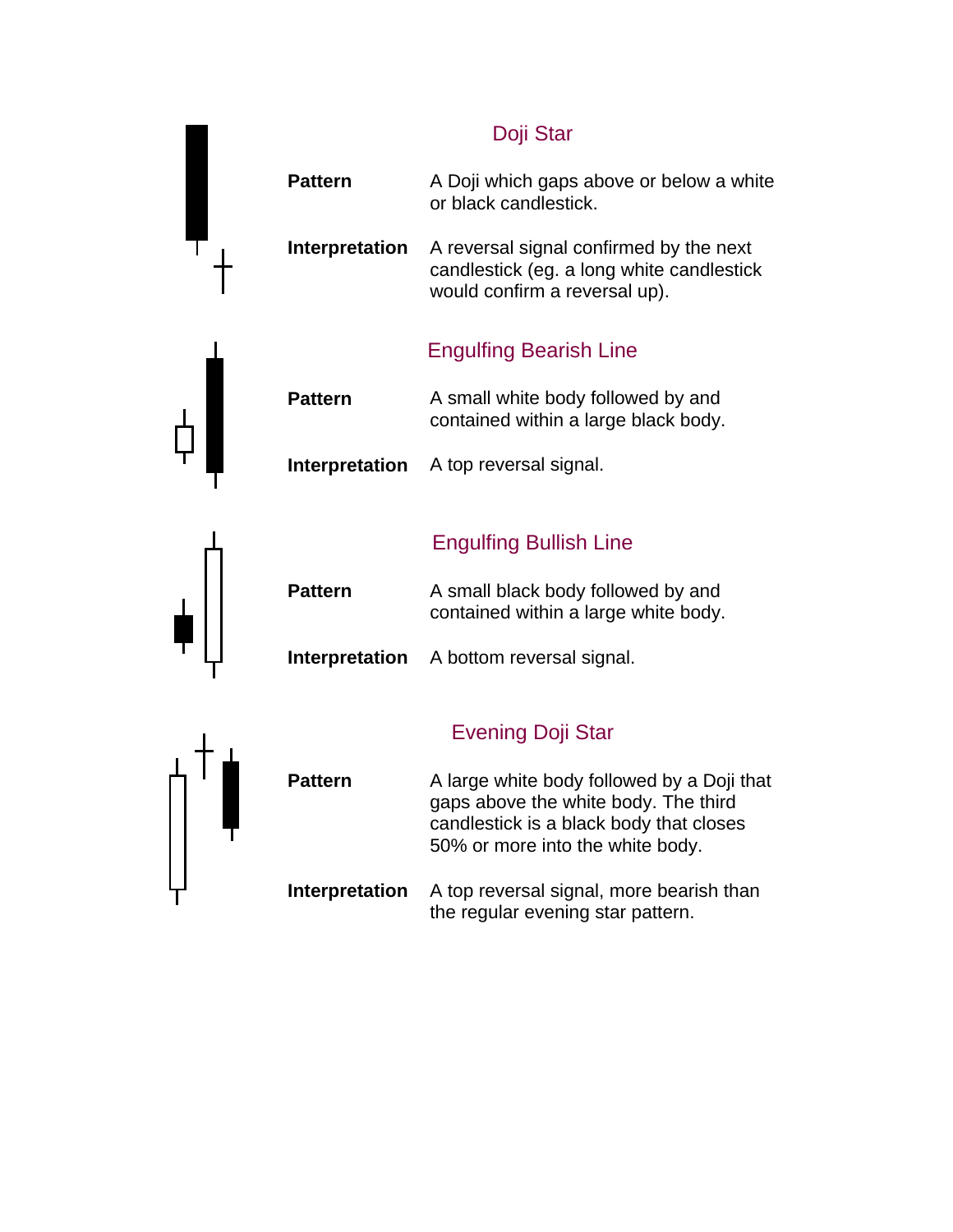|                       | <b>Evening Star</b>                                                                                                                                                     |
|-----------------------|-------------------------------------------------------------------------------------------------------------------------------------------------------------------------|
| <b>Pattern</b>        | A large white body followed by a small<br>body that gaps above the white body. The<br>third candlestick is a black body that<br>closes 50% or more into the white body. |
| Interpretation        | A top reversal signal.                                                                                                                                                  |
|                       | <b>Falling Window</b>                                                                                                                                                   |
| <b>Pattern</b>        | A gap or "window" between the low of the<br>first candlestick and the high of the<br>second candlestick.                                                                |
| Interpretation        | A rally to the gap is highly probable. The<br>gap should provide resistance.                                                                                            |
|                       | <b>Gravestone Doji</b>                                                                                                                                                  |
| <b>Pattern</b>        | The open and close are at the low of the<br>bar.                                                                                                                        |
| Interpretation        | A top reversal signal. The longer the<br>upper wick, the more bearish the signal.                                                                                       |
|                       | <b>Hammer</b>                                                                                                                                                           |
| <b>Pattern</b>        | A small body near the high with a long<br>lower wick with little or no upper wick.                                                                                      |
| <b>Interpretation</b> | A bullish pattern during a downtrend.                                                                                                                                   |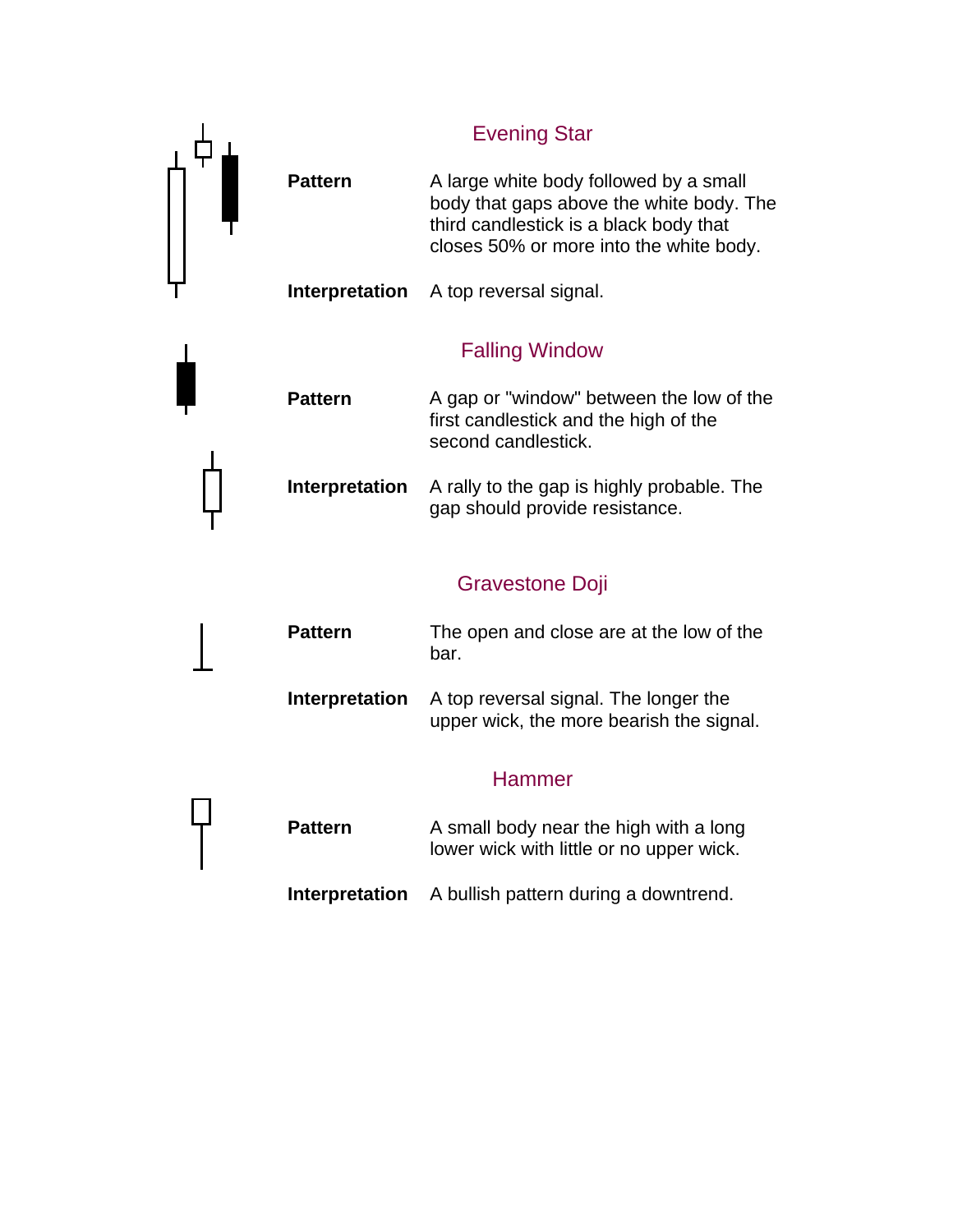# Hanging Man

| <b>Pattern</b>        | A small body near the high with a long<br>lower wick with little or no upper wick. The<br>lower wick should be several times the<br>height of the body. |
|-----------------------|---------------------------------------------------------------------------------------------------------------------------------------------------------|
| Interpretation        | A bearish pattern during an uptrend.                                                                                                                    |
|                       | <b>Inverted Black Hammer</b>                                                                                                                            |
| <b>Pattern</b>        | An upside-down hammer with a black body.                                                                                                                |
| <b>Interpretation</b> | A bottom reversal signal with confirmation<br>the next trading bar.                                                                                     |
|                       | <b>Inverted Hammer</b>                                                                                                                                  |
| <b>Pattern</b>        | An upside-down hammer with a white or<br>black body.                                                                                                    |
| <b>Interpretation</b> | A bottom reversal signal with confirmation<br>the next trading bar.                                                                                     |
|                       | Long Legged Doji                                                                                                                                        |
| <b>Pattern</b>        | A Doji pattern with long upper and lower<br>wicks.                                                                                                      |
| Interpretation        | A top reversal signal.                                                                                                                                  |
|                       | <b>Long Lower Shadow</b>                                                                                                                                |
| <b>Pattern</b>        | A candlestick with a long lower wick with a<br>length equal to or longer than the range of<br>the candlestick.                                          |
| Interpretation        | A bullish signal.                                                                                                                                       |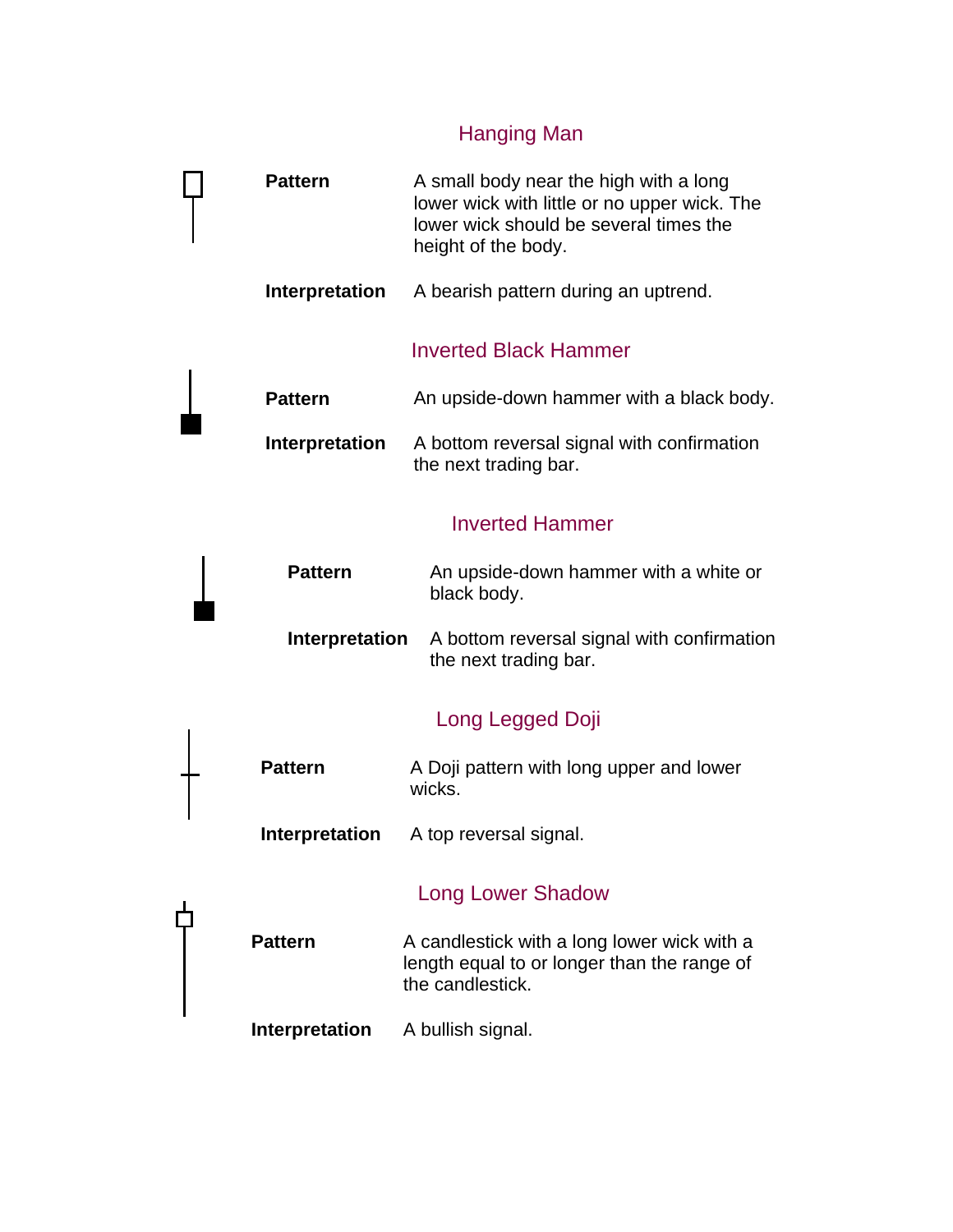Long Upper Shadow

**Pattern** A candlestick with an upper wick that has a length equal to or greater than the range of the candlestick.

**Interpretation** A bearish signal.

#### Morning Doji Star

**Pattern** A large black body followed by a Doji that gaps below the black body. The next candlestick is a white body that closes 50% or more into the black body.

**Interpretation** A bottom reversal signal.

#### Morning Star

**Pattern** A large black body followed by a small body that gaps below the black body. The following candlestick is a white body that closes 50% or more into the black body.

**Interpretation** A bottom reversal signal.

## On Neck-Line

**Pattern** In a downtrend, a black candlestick is followed by a small white candlestick with its close near the low of the black candlestick. **Interpretation** A bearish pattern where the market should

move lower when the white candlestick's low is penetrated by the next bar.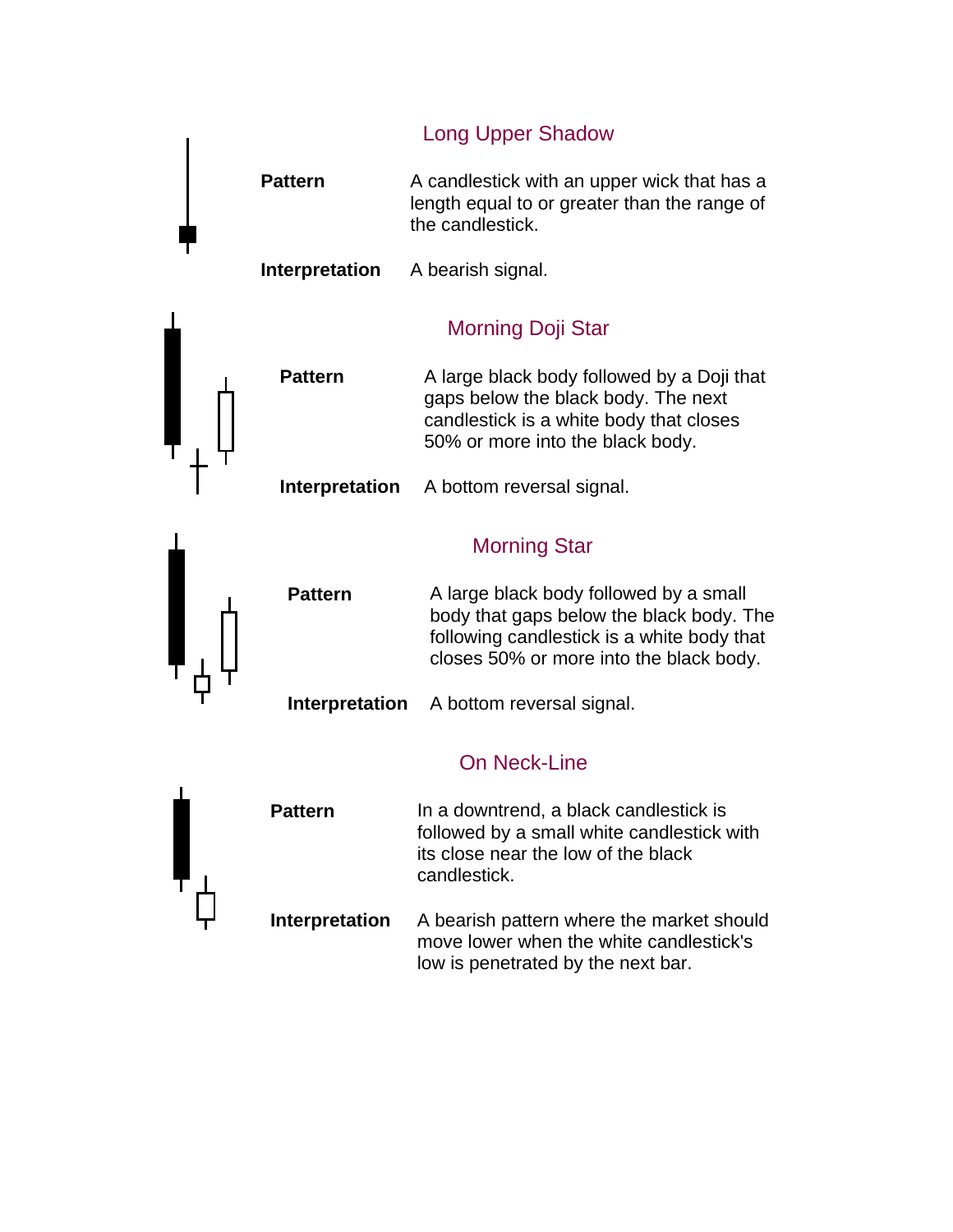### Piercing Line

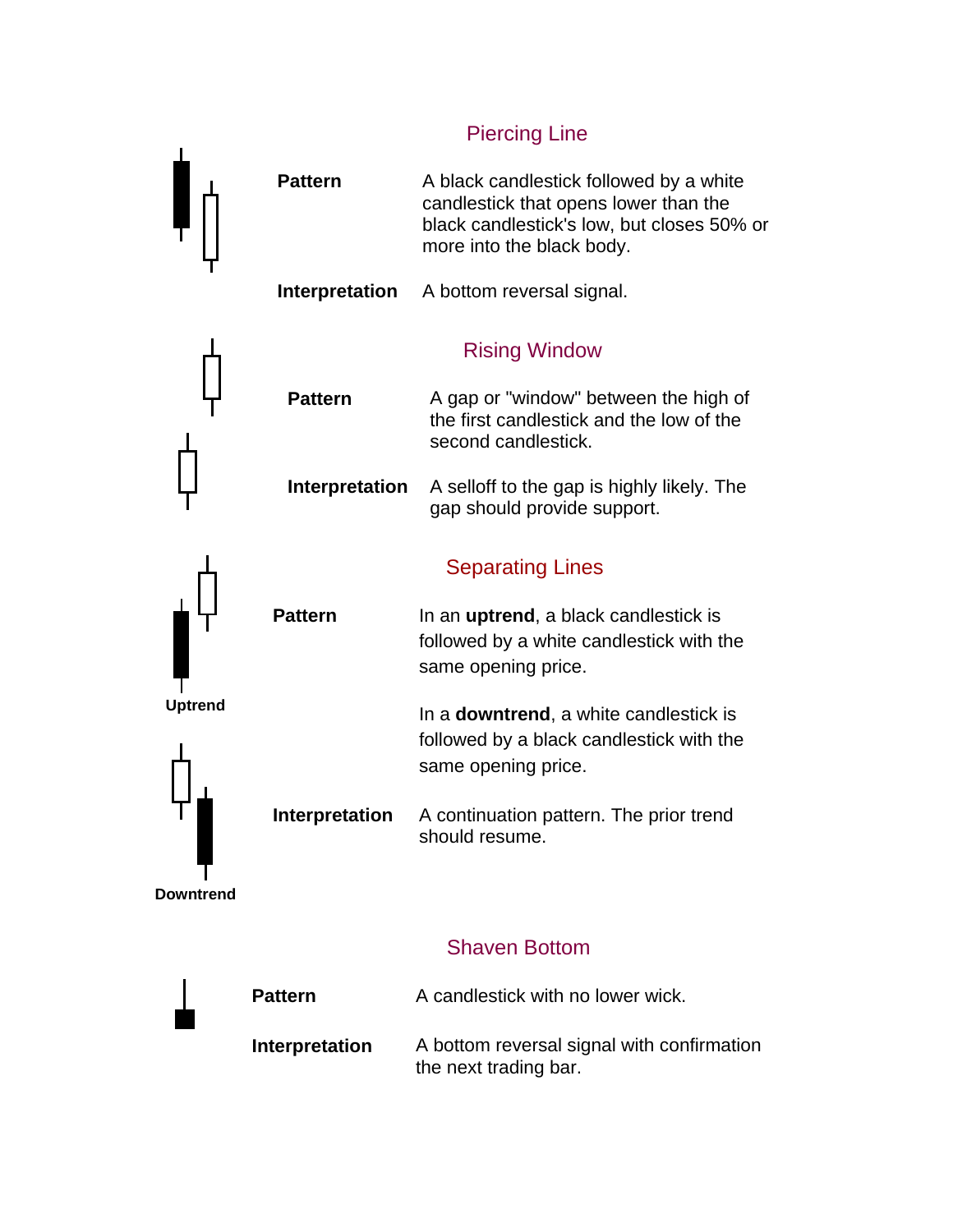## Shaven Head

|  | <b>Pattern</b>        | A candlestick with no upper wick.                                                               |
|--|-----------------------|-------------------------------------------------------------------------------------------------|
|  | Interpretation        | A bullish pattern during a downtrend and a<br>bearish pattern during an uptrend.                |
|  |                       | <b>Shooting Star</b>                                                                            |
|  | <b>Pattern</b>        | A candlestick with a small body, long upper<br>wick, and little or no lower wick.               |
|  | <b>Interpretation</b> | A bearish pattern during an uptrend.                                                            |
|  |                       | <b>Spinning Top</b>                                                                             |
|  | <b>Pattern</b>        | A candlestick with a small body. The size of<br>the wicks is not critical.                      |
|  | Interpretation        | A neutral pattern usually associated with<br>other formations.                                  |
|  |                       | <b>Three Black Crows</b>                                                                        |
|  | <b>Pattern</b>        | Three long black candlesticks with<br>consecutively lower closes that close near<br>their lows. |
|  | Interpretation        | A top reversal signal.                                                                          |
|  |                       | <b>Three White Soldiers</b>                                                                     |
|  | <b>Pattern</b>        | Three white candlesticks with<br>consecutively higher closes that close<br>near their highs.    |
|  | <b>Interpretation</b> | A bottom reversal signal.                                                                       |